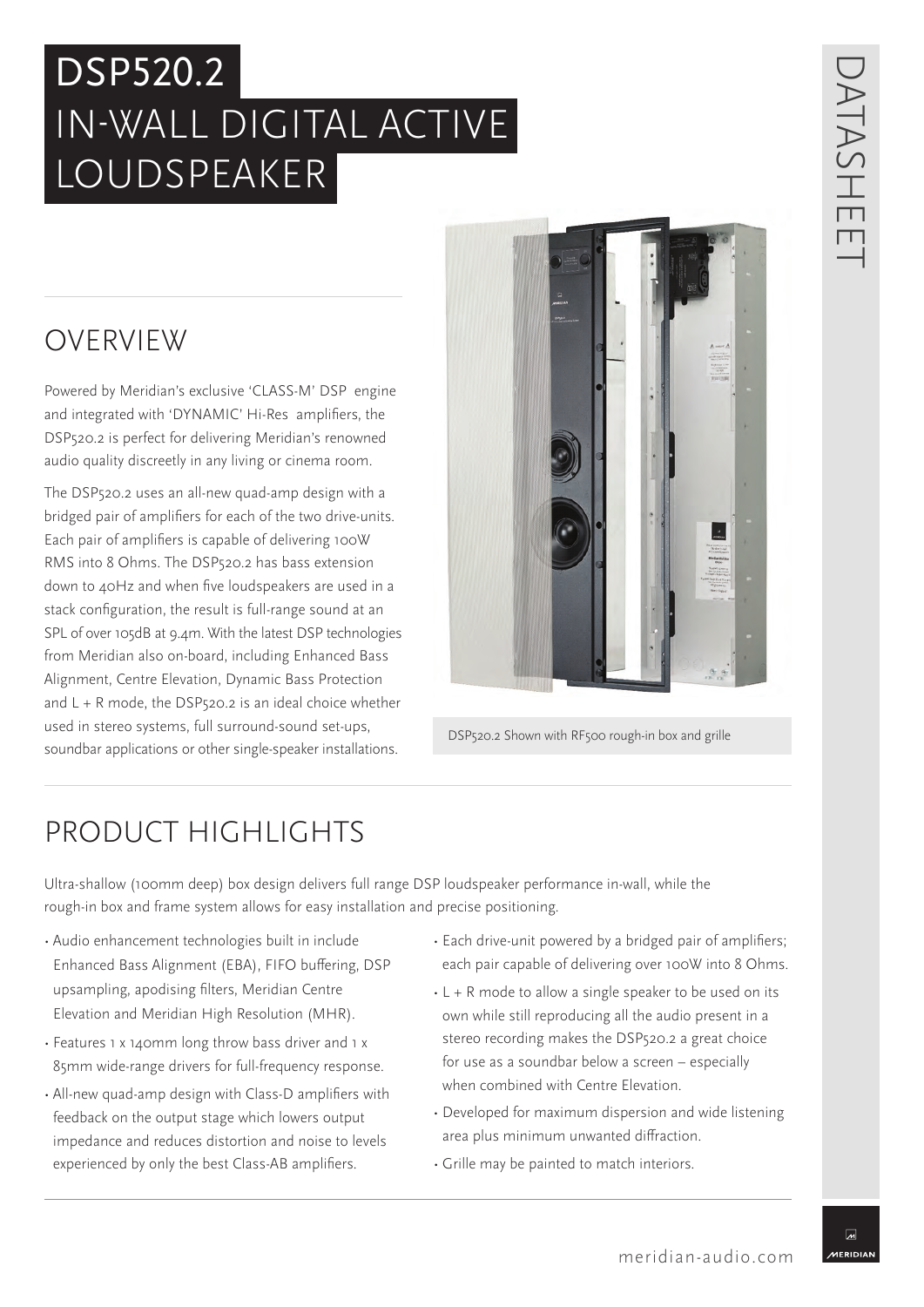### USER FEATURES

- The front of the loudspeaker carries the on/off rocker switch, an infra-red receptor window, an RS232 socket and a three-way channel selector rocker switch. When switched to  $L + R$ , the loudspeaker plays a balanced mix of left and right audio which is ideal for soundbar applications.
- LED indicators show power and standby status in normal use and are also used to confirm configuration settings during installation.
- All the elements are designed for simple, flexible and precise installation into almost any type of wall.

### **TECHNOLOGIFS**

#### ON-BOARD DSP

On-board DSP provides thermal and dynamic bass protection while retaining very accurate transients, ensuring that when the loudspeaker is played at high levels – even over prolonged periods of time – it always delivers a clean, detailed and accurate sound.

#### CENTRE ELEVATION

Meridian's Centre Elevation technology which is based on psychoacoustic research raises the perceived image location from an under-screen loudspeaker so that it appears to come from the centre of the screen.

#### ENHANCED BASS ALIGNMENT (EBA)

Meridian's innovative Enhanced Bass Alignment (EBA) technology uses two different technologies to time-align high, mid and upper bass frequencies with the low bass, resulting in audibly improved bass transients and added life and clarity.

#### ENHANCEMENT TECHNOLOGIES

Meridian's unique suite of proprietary technologies includes FIFO buffering, DSP upsampling, apodising filters and MHR (Meridian High Resolution) to get the very best performance from all digital sources.

![](_page_1_Picture_13.jpeg)

DSP520.2 Rear

![](_page_1_Picture_15.jpeg)

DSP520.2 Connections